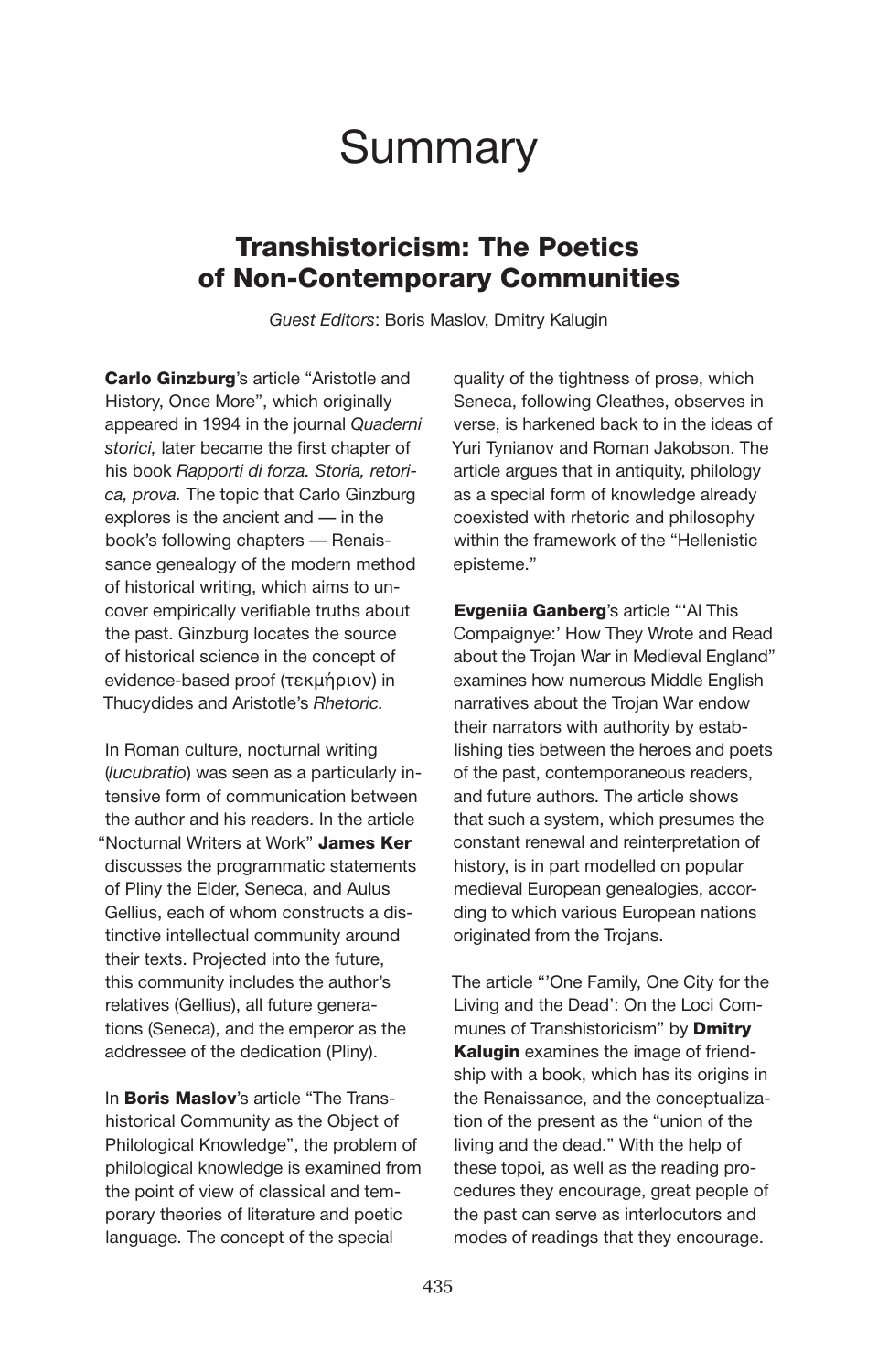Based on the texts of Russian authors of the 18<sup>th</sup> and 19<sup>th</sup> centuries placed in a wider European context, the article shows that the loci communes that

make it possible to conjure up an encounter between the living and the dead often also define visions of the present and the future.

# Archaeology of the Soviet

"Backstage Improvisation: Social Cooperation, Circumvention of the Rules, and Processes of Cultural Production in the Late USSR" by Ilya Kukulin, Maria Maiofis, and Maria Chetverikova is the first of two articles on the study of how the "unwritten rules" worked in the late-Soviet (1950s—1980s) literary publishing process. The concept offered here is based on the idea of "backstage" a special kind of communicative episodes, during which participants would

discuss the norms of the functioning of the literary community and its institutions and the possibility of changing or circumventing these norms. This article uncovers the fundamental social functions of the backstage, the reasons it has been systematically forgotten, and the place that it occupied in reality in late-Soviet communication, as well as the significance of the concept we have proposed for the understanding of processes of late-Soviet cultural production as a whole.

#### Visual Narratives of the City

*Guest Editor*: Jan Levchenko

Elena Golovneva and Ivan Golovnev's article "'Old Vladivostok': The City and Its Inhabitants in Karl Schultz's Photographs" considers the visual representations of Vladivostok through the analysis of a collection of Karl Johan Schultz's (1849—1923) photographs, dedicated to the history of Vladivostok at the end of the 19<sup>th</sup> century, which are analyzed as a significant visual anthropological source. Schultz's creation of photographic panoramic views and portraits of Vladivostok's inhabitants constructs a new urban identity and demonstrate that Vladivostok was a unique frontier city in the Russian Empire.

The article "'It Could Be Your Town', or Blue Pencil's Homemade Urbanism" by **Igor Kobylin** features an analysis of the

artistic practices of the Nizhny Novgorod street artist and activist who works under the nickname Siniy Karandash (Blue Pencil). Special attention is given to practices that can be defined as alternative "cultural navigation." By signing different sites in the city with a blue industrial marker, thereby putting them on the symbolic cultural map of Nizhny Novgorod, Siniy Karandash artistically fills the gaps in urban improvement. Such "bricolage urbanism" demonstrates a new type of artistic interactions with the space of the city.

Using the example of Soviet postcards, photographic albums, and amateur photography, the article "'Young Blooming Land': Features of the Representation of the Urban Landscape of Kaliningrad in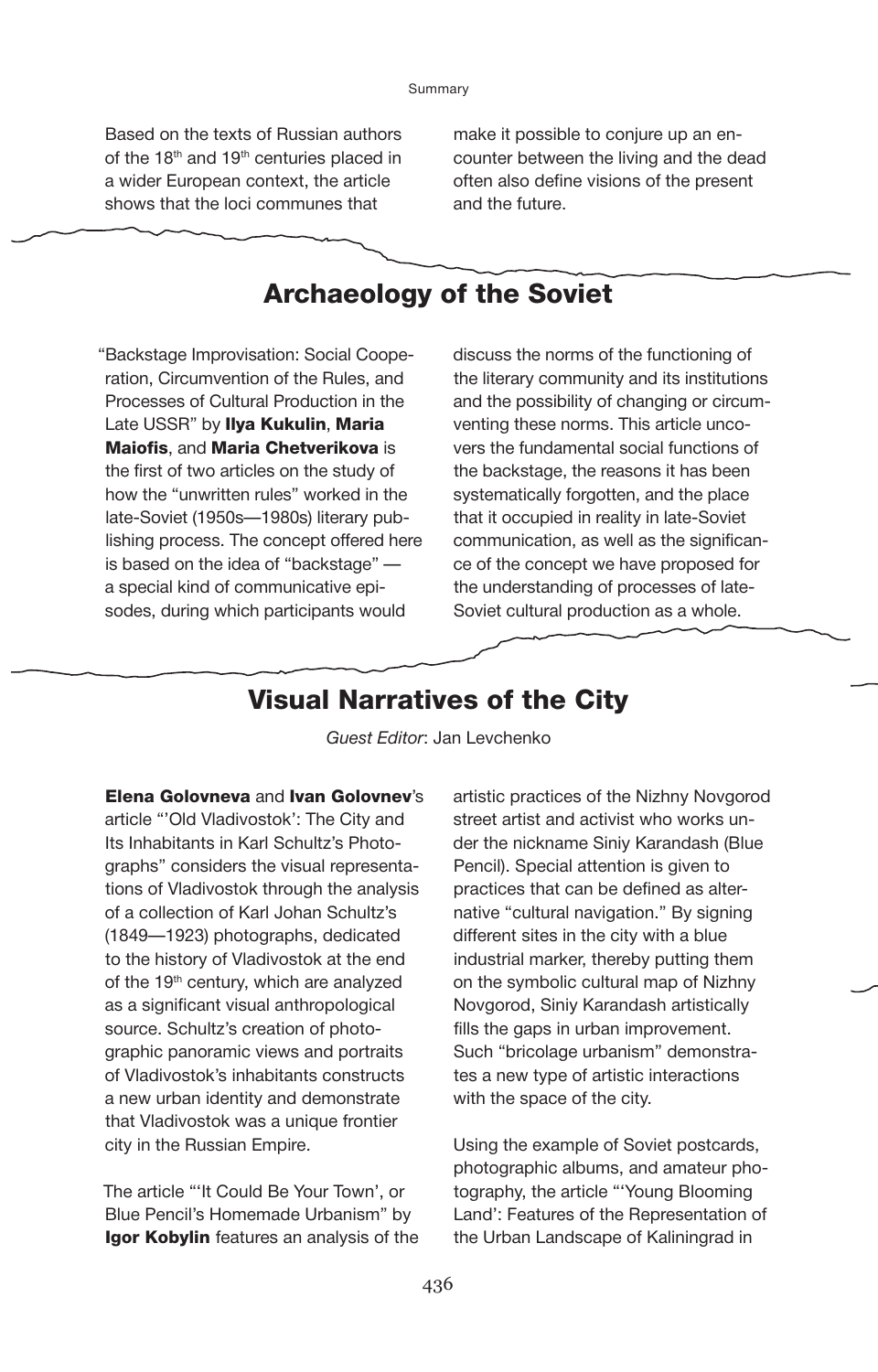Photographic Documents of the Soviet Era" by **Suzanna Fostova** pays special attention to sources of the formation of the visual representation of Kaliningrad, its connection with general tendencies to "expel" everything German from the new Soviet territory, as well as the construction of the city. Images that have gone through an ideological filter are compared with amateur informal photographs.

Jan Levchenko's article "European Nature: The Meaning and Purpose of Kaliningrad in Cinema" is about transformations of the cinematic image of Kaliningrad in Soviet and Russian cinema. While the Baltic countries that became a part of the USSR, Kaliningrad Oblast was transformed into decorative ruins that were slowly populated with new people. With the accumulation of

dramatic and paradoxically symbolic capital, at first, isolated precedents of the understanding of this new space can be observed starting in the 1980s, and from the 2000s to the present day, more and more purposeful and intelligible construction of the territorial identity through the language of film can be noted.

**Elena Karpenko's article "Exposition as** Scenography: Monumental Performance and Cultural Memory in the Muzeon Sculpture Park" examines the means of organizing the park space, as well as the approach to landscape design of the exhibition areas in the Muzeon Sculpture Park. The main purpose of the article is to analyze the exposition space of the Muzeon as an embodiment of the project of "nostalgic modernization" in the camp style in order to neutralize the "difficult" memory of the Soviet past.

### In Memoriam

The memorial section of articles dedicated to the culturologist Natalia Samutina opens with her article "The *Made in Abyss* Controversy: Transnational Participatory Cultures as Cultural Interpreters of Japanese Texts". By researching fan communities as communities of participation, Natalia showed that they have the qualities of "publicity," if not in the

sense of Jürgen Habermas, then at least in the sense of the concepts of "aesthetic" and "cultural public spheres" and, above all, Michael Sahler's concept of the "public sphere of imagination." Our selection also includes articles by Natalia's close colleagues and friends: Boris Stepanov, Alexandra Kolesnik, and Irina Kaspe.

# Motives of Motivations: Theory and Pragmatics

*Guest Editor*: Konstantin A. Bogdanov

Yaroslava Zakharova's article "My uuuuuu-uuuu-uuunuuuu-uncle: Prigov's Returns" is on Dmitry Prigov's sound performance "Mantra of High Russian Culture," where he sings the first lines

of the first chapter of *Eugene Onegin* in Buddhist and Muslim styles. Prigov's reference to Alexander Pushkin seems to be quite logical within the creative strategy of recontextualizing/rewriting